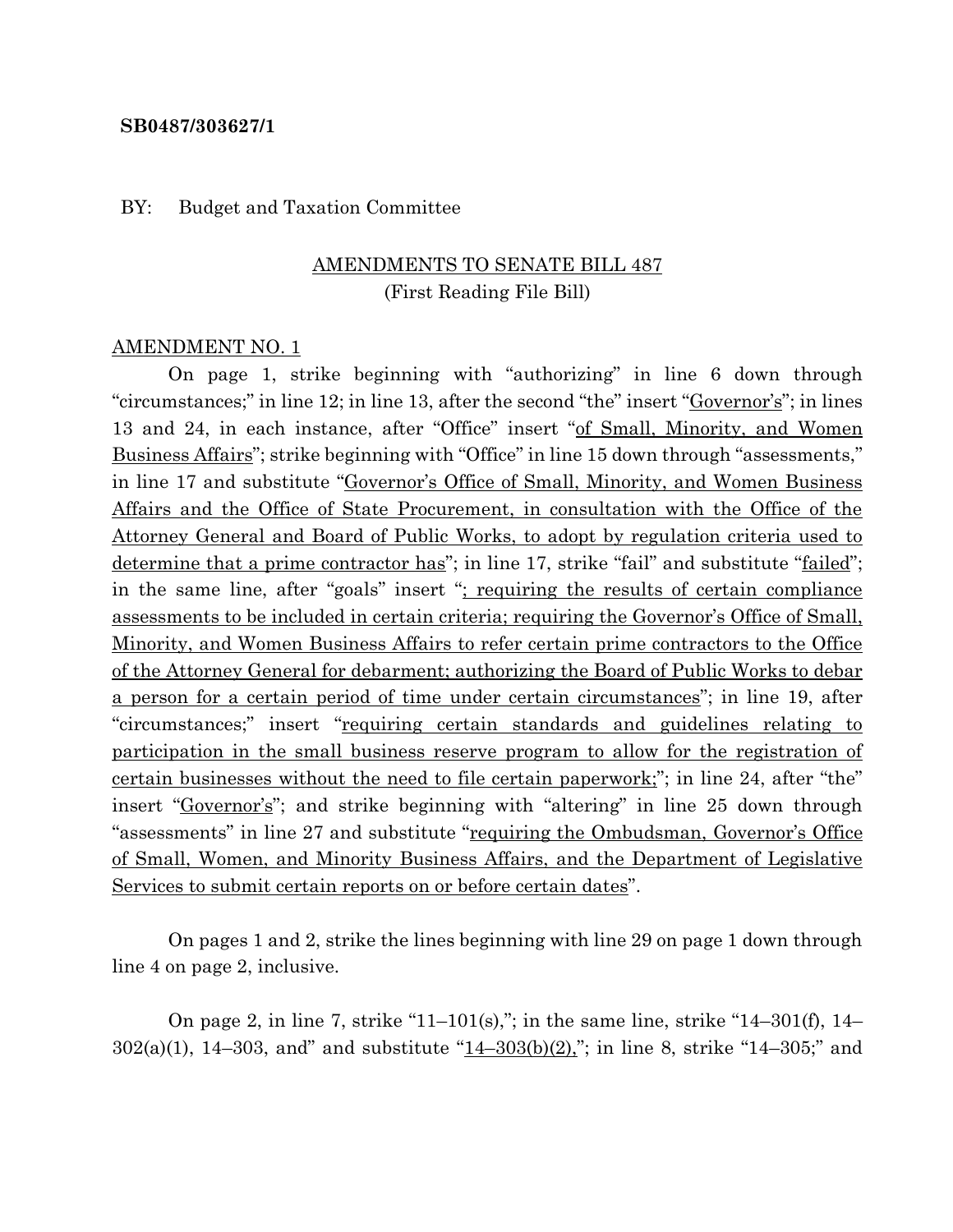### **SB0487/303627/01 Budget and Taxation Committee Amendments to SB 487 Page 2 of 8**

substitute "14–305, and  $14-502(f)$ ;"; in the same line, strike "and"; in line 9, after "Subcontractors"", insert "; and  $16-203(d)$ "; in line 14, after "Section" insert " $14-301(e-$ 1) and"; and strike in their entirety lines 22 through 26, inclusive.

#### AMENDMENT NO. 2

On pages 2 and 3, strike the lines beginning with line 30 on page 2 through line 6 on page 3, inclusive.

On page 4, strike in their entirety lines 16 through 29, inclusive, and substitute:

## "**(E–1) "INDUSTRY TYPE" MEANS THE FOLLOWING PROCUREMENT CATEGORIES:**

### **(1) CONSTRUCTION;**

## **(2) ARCHITECTURAL AND ENGINEERING SERVICES AND OTHER CONSTRUCTION–RELATED PROFESSIONAL SERVICES;**

- **(3) MAINTENANCE;**
- **(4) INFORMATION TECHNOLOGY;**
- **(5) SERVICES; AND**

### **(6) GOODS, SUPPLIES, AND EQUIPMENT.**".

On pages 4 through 6, strike in their entirety the lines beginning with line 30 on page 4 through line 35 on page 6, inclusive.

On page 7, strike in their entirety lines 2 through 12, inclusive; and strike in their entirety lines 14 through 35, inclusive.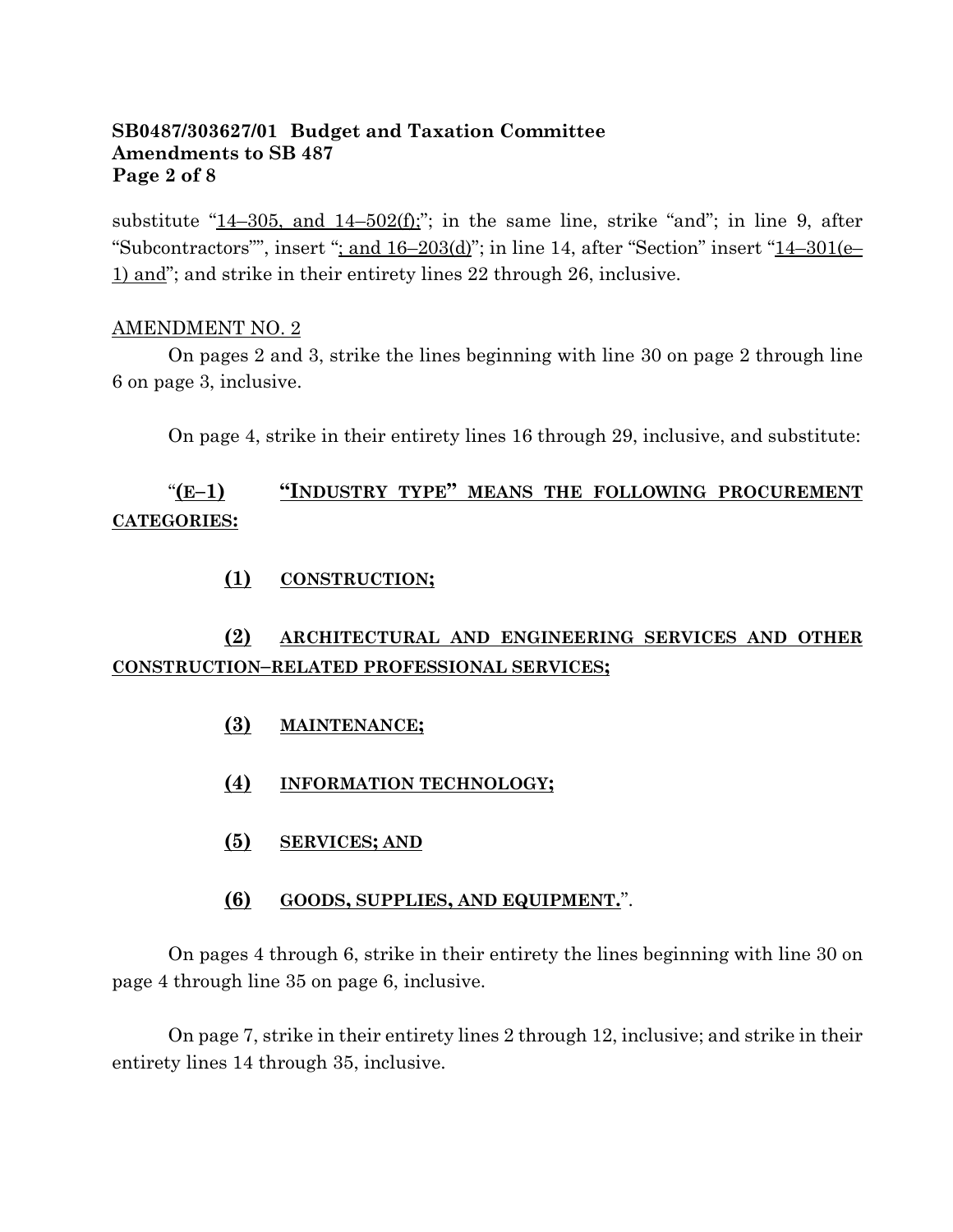### **SB0487/303627/01 Budget and Taxation Committee Amendments to SB 487 Page 3 of 8**

On pages 8 through 10, strike in their entirety the lines beginning with line 12 on page 8 through line 16 on page 10, inclusive.

On page 11, in line 4, before "**THE**" insert "**PROVIDE**"; in line 5, strike "**(B)(14)**" and substitute "**(B)(15)**"; and in line 8, strike "**MINORITY BUSINESS**" and substitute "**SUBCONTRACTOR**".

On page 12, after line 12, insert:

## "**(2) IF APPLICABLE, THE REPORT SUBMITTED UNDER PARAGRAPH (1) OF THIS SUBSECTION SHALL INCLUDE MINORITY BUSINESS ENTERPRISE PARTICIPATION DATA FOR EACH UNIT BY INDUSTRY TYPE.**";

in line 13, strike "(2)" and substitute "**(3)**"; strike beginning with "**SHALL**" in line 19 down through "**FAIL**" in line 22 and substitute "**AND THE OFFICE OF STATE PROCUREMENT IN THE DEPARTMENT OF GENERAL SERVICES, IN CONSULTATION WITH THE OFFICE OF THE ATTORNEY GENERAL AND THE BOARD OF PUBLIC WORKS, SHALL ADOPT BY REGULATION CRITERIA USED TO DETERMINE THAT A PRIME CONTRACTOR HAS PERSISTENTLY FAILED**";

and strike in their entirety lines 24 through 26, inclusive, and substitute:

# "**(3) THE CRITERIA ADOPTED UNDER PARAGRAPH (2) OF THIS SUBSECTION SHALL INCLUDE THE RESULTS OF THE COMPLIANCE ASSESSMENTS MADE UNDER SUBSECTION (A)(2)(V) OF THIS SECTION.**

# **(4) THE GOVERNOR'S OFFICE OF SMALL, MINORITY, AND WOMEN BUSINESS AFFAIRS SHALL REFER PRIME CONTRACTORS IDENTIFIED UNDER THE CRITERIA ADOPTED UNDER PARAGRAPH (2) OF THIS SUBSECTION TO THE**

(Over)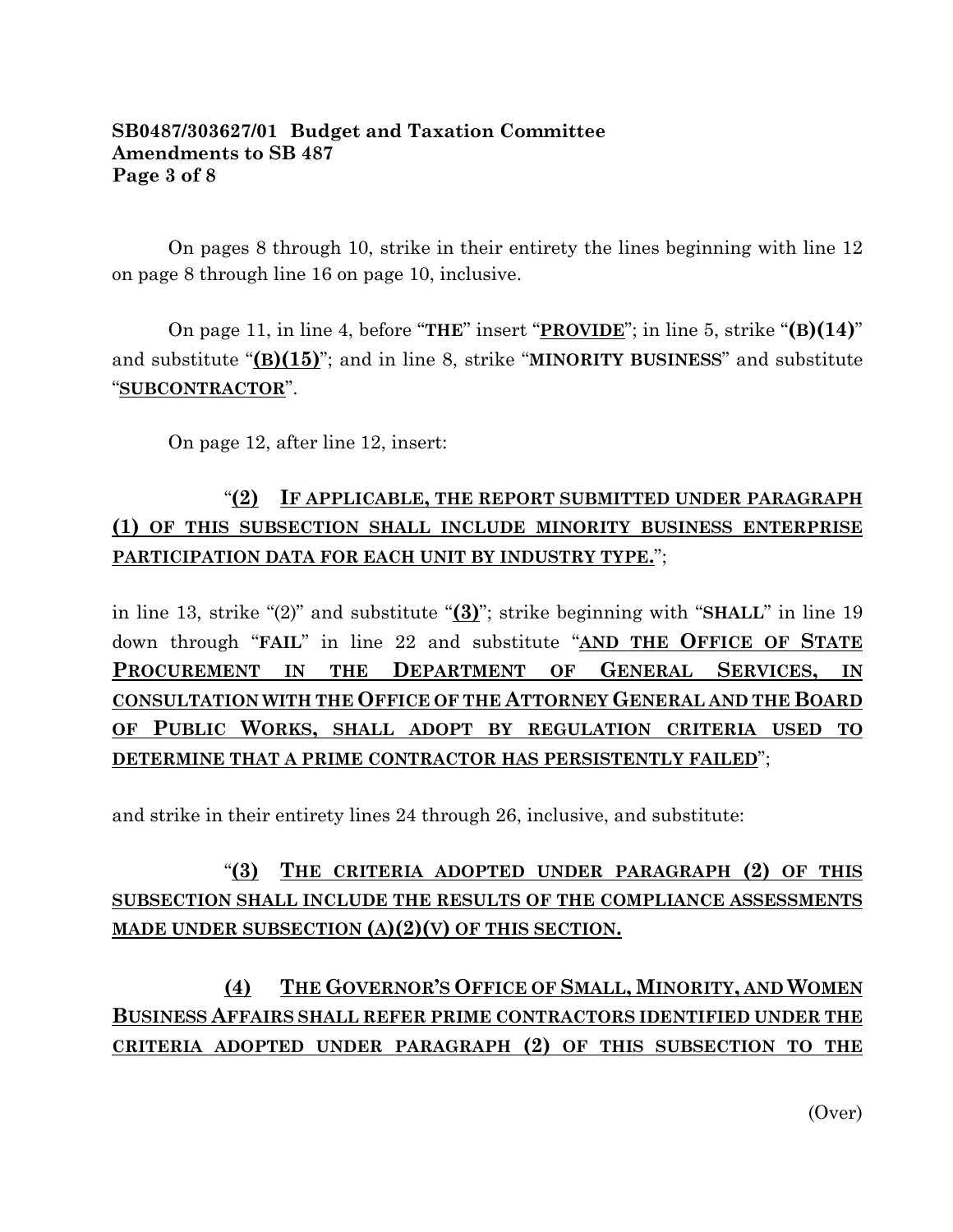### **SB0487/303627/01 Budget and Taxation Committee Amendments to SB 487 Page 4 of 8**

# **OFFICE OF THE ATTORNEY GENERAL FOR DEBARMENT UNDER § 16–203(D)(4) OF THIS ARTICLE.**

14–502.

(f) **(1)** The Special Secretary for the Office of Small, Minority, and Women Business Affairs, in consultation with the Attorney General, shall establish standards and guidelines for participation in the Small Business Reserve Program every 5 years.

**(2) THE STANDARDS AND GUIDELINES ESTABLISHED UNDER PARAGRAPH (1) OF THIS SUBSECTION SHALL ALLOW FOR THE REGISTRATION OF BUSINESSES FOR PARTICIPATION IN THE SMALL BUSINESS RESERVE PROGRAM WITHOUT THE NEED TO FILE ANY ADDITIONAL PAPERWORK OTHER THAN EVIDENCE THAT THE BUSINESS:**

### **(I) IS A SMALL BUSINESS UNDER THIS SUBTITLE; AND**

**(II) 1. IS CERTIFIED AS A MINORITY BUSINESS ENTERPRISE UNDER SUBTITLE 3 OF THIS TITLE;**

**2. IS CERTIFIED UNDER THE FEDERAL DISADVANTAGED BUSINESS ENTERPRISE PROGRAM; OR**

**3. IS QUALIFIED AS A SMALL BUSINESS UNDER SUBTITLE 2 OF THIS TITLE.**".

On page 16, after line 28, insert:

"16–203.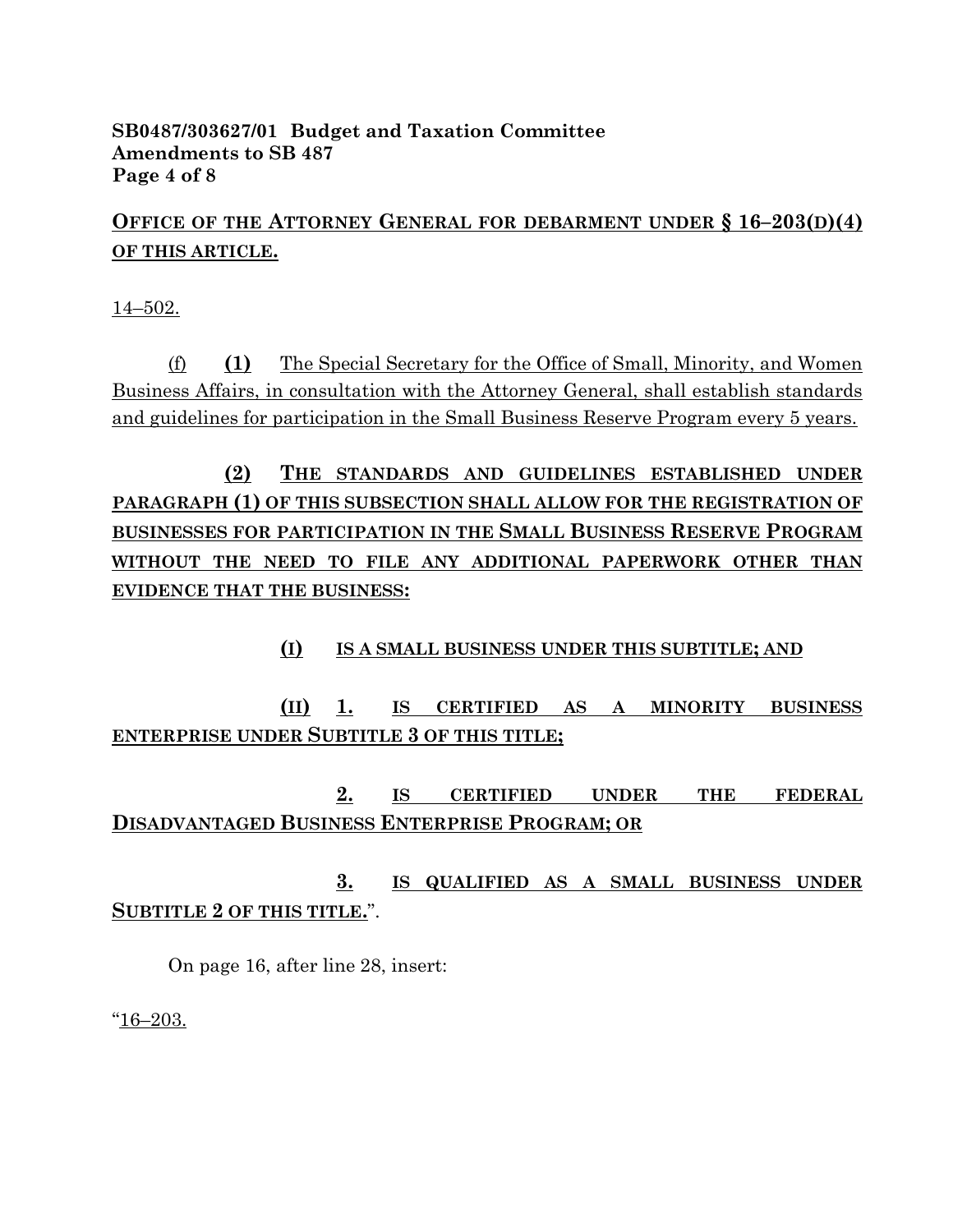### **SB0487/303627/01 Budget and Taxation Committee Amendments to SB 487 Page 5 of 8**

### (d) A person may be debarred from entering into a contract with the State:

(1) if the Board finds that the person was established or operates in a manner designed to evade the application of this title or to defeat the purpose of this title;

(2) if the person is a successor, assignee, subsidiary, or affiliate of a person who is debarred or suspended;

(3) **EXCEPT AS PROVIDED UNDER ITEM (4) OF THIS SUBSECTION,** for one of the following violations of a contract provision if the Board believes it to be serious enough to justify debarment:

(i) the deliberate failure, without good cause, to perform in accordance with the specifications, or within the time limit, provided in a contract; or

(ii) within the preceding 5 years, the failure to perform or of unsatisfactory performance in accordance with the terms of one or more contracts, unless the failure to perform or unsatisfactory performance was caused by acts beyond the control of the person;

# **(4) FOR A PERIOD NOT EXCEEDING 3 YEARS IF THE PERSON PERSISTENTLY FAILS TO MEET CONTRACT GOALS IN THE ABSENCE OF MITIGATING FACTORS UNDER THE CRITERIA ESTABLISHED UNDER § 14– 305(C)(2) OF THIS ARTICLE;**

**[**(4)**] (5)** if the person is a competing contractor, or any officer, employee, representative, agent, or consultant of any competing contractor who violates § 13–211 of this article; or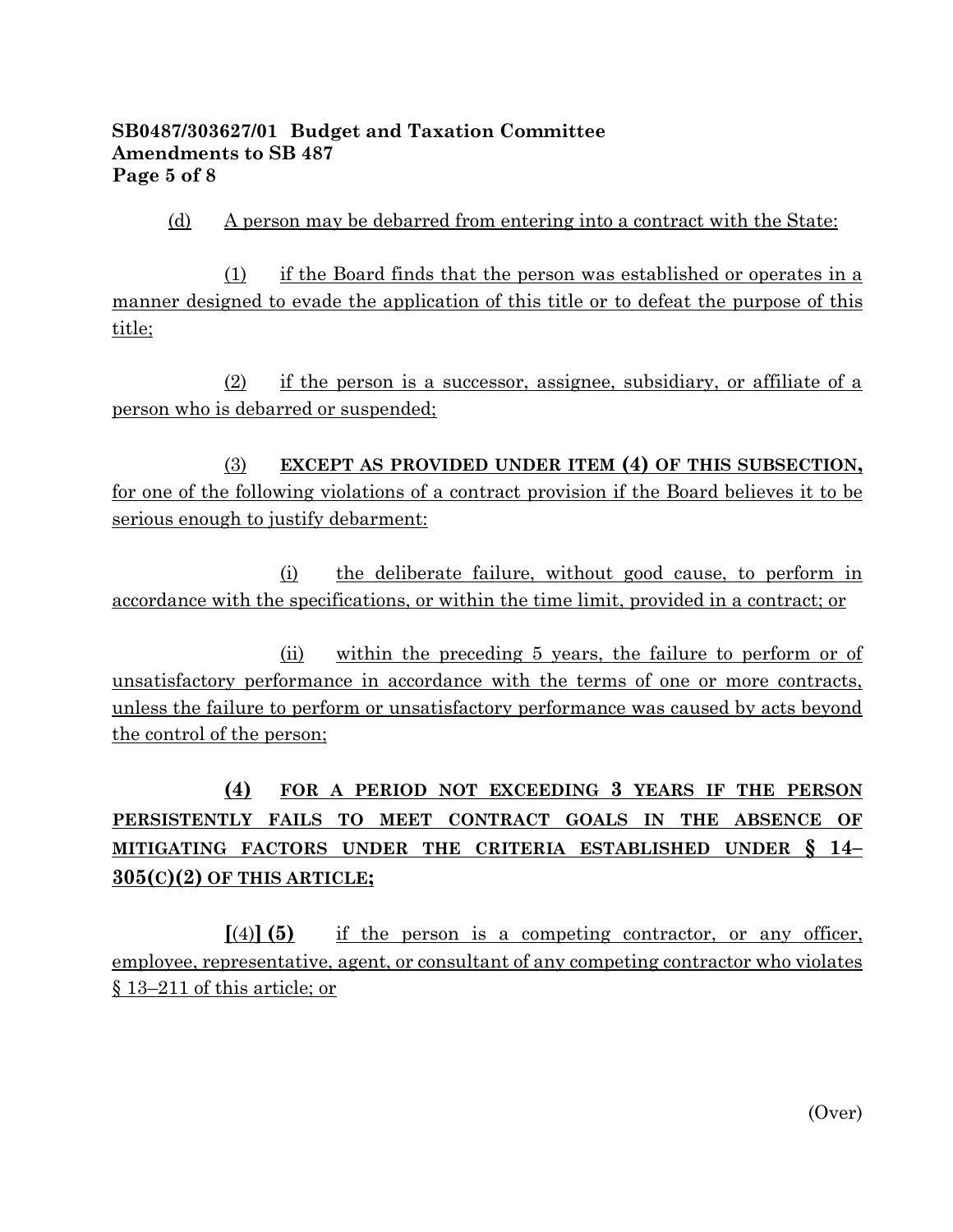### **SB0487/303627/01 Budget and Taxation Committee Amendments to SB 487 Page 6 of 8**

 $[(5)]$  **(6)** for any other cause that the Board determines to be so serious as to affect the integrity of the procurement process.".

On page 17, in line 9, strike "**MAKE REASONABLE**" and substitute "**ASSIST THE PROCUREMENT OFFICER MANAGING THE CONTRACT IN**"; in line 11, strike the second "**AND**"; in line 12, after "**TO**" insert "**MINORITY BUSINESS ENTERPRISE LIAISONS, PROCUREMENT OFFICERS IN**"; in line 15, strike the period and substitute "**; AND**

# **(3) CONDUCT TRAININGS FOR PROCUREMENT OFFICERS IN UNITS OF STATE GOVERNMENT ON ENFORCEMENT OF THE REQUIREMENTS OF TITLE 14, SUBTITLE 3 OF THE STATE FINANCE AND PROCUREMENT ARTICLE, INCLUDING THE ASSESSMENT OF LIQUIDATED DAMAGES UNDER § 14–303(B)(6) OF THE STATE FINANCE AND PROCUREMENT ARTICLE.**";

and in line 21, strike "**ORDER**" and substitute "**ASSIST THE PROCUREMENT OFFICER MANAGING THE CONTRACT IN ORDERING**".

### AMENDMENT NO. 3

On pages 17 and 18, strike in their entirety the lines beginning with line 32 on page 17 through line 17 on page 18 and substitute:

"SECTION 2. AND BE IT FURTHER ENACTED, That, on or before December 1, 2023, the Minority Business Enterprise Ombudsman established under Section 1 of this Act shall report to the Senate Budget and Taxation Committee and the House Health and Government Operations Committee, in accordance with § 2-1257 of the State Government Article, on the activities of the Ombudsman, including whether the number of staff allocated to the Ombudsman is adequate to accomplish the requirements of  $\S$  9– 303.3 of the State Government Article, as enacted under Section 1 of this Act.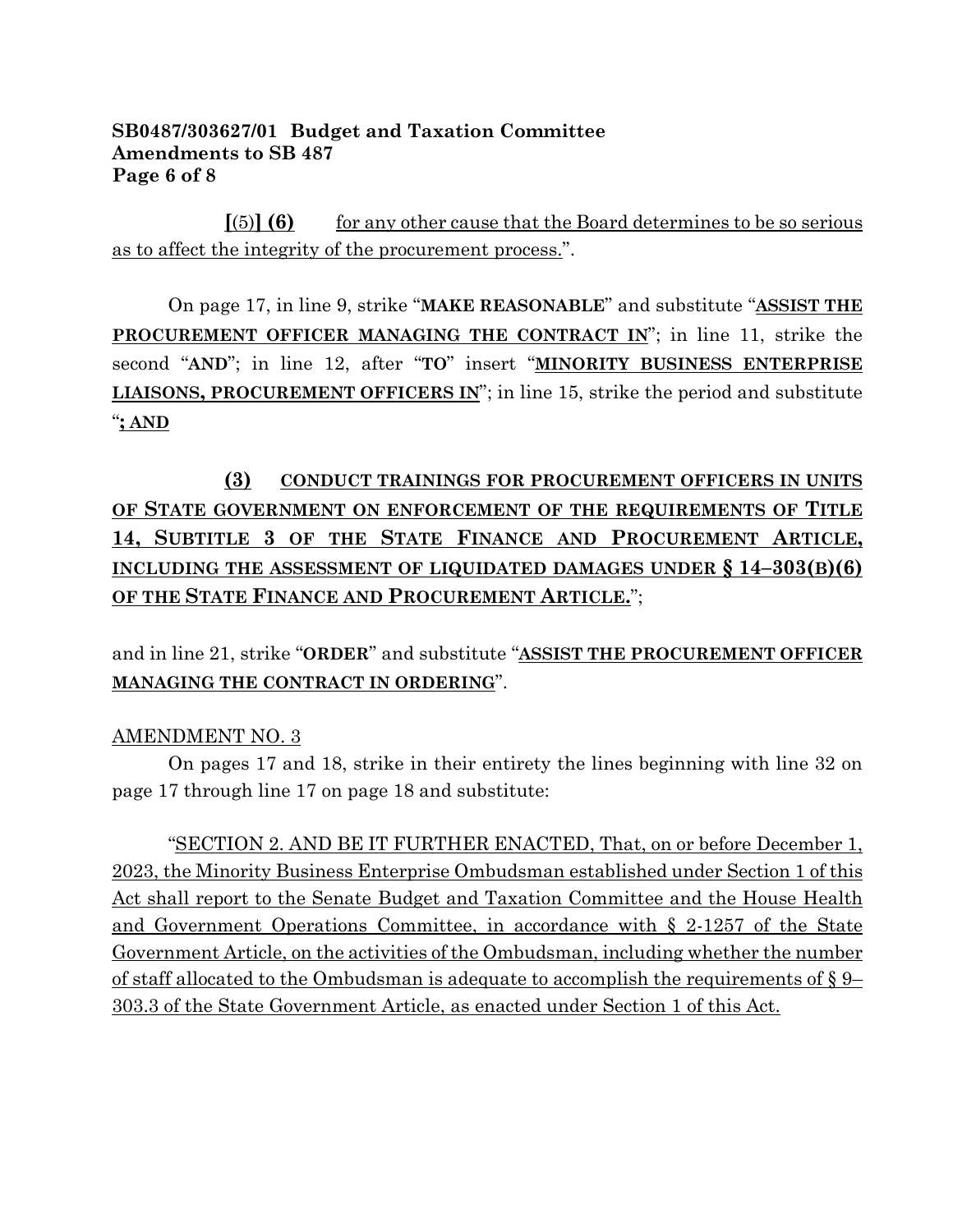### **SB0487/303627/01 Budget and Taxation Committee Amendments to SB 487 Page 7 of 8**

SECTION 3. AND BE IT FURTHER ENACTED, That, on or before June 1, 2024, the Governor's Office of Small, Minority, and Women Business Affairs shall study the use of liquidated damages by procurement officers under § 14–303(b)(6) of the State Finance and Procurement Article to enforce the requirements of Title 14, Subtitle 3 of the State Finance and Procurement Article and report to the Senate Budget and Taxation Committee and the House Health and Government Operations Committee, in accordance with § 2–1257 of the State Government Article, on:

(1) the number of instances in which a procurement officer could have applied a liquidated damages penalty for failure of a contractor to comply in good faith with the provisions of Title 14, Subtitle 3 of the State Finance and Procurement Article;

(2) the number of instances in which liquidated damages were actually assessed;

- (3) the amount of liquidated damages collected, if any;
- (4) the reasons for any failure to assess liquidated damages; and

(5) recommendations for effective enforcement of the requirements of Title 14, Subtitle 3 of the State Finance and Procurement Article, including any suggested statutory changes.

SECTION 4. AND BE IT FURTHER ENACTED, That, on or before December 1, 2024, the Department of Legislative Services shall report to the Senate Budget and Taxation Committee and the House Health and Government Operations Committee, in accordance with § 2–1257 of the State Government Article, on:

(1) the status of the recommendations included in the Department's 2021 report "Evaluation of the Minority Business Enterprise Program", including an assessment of: